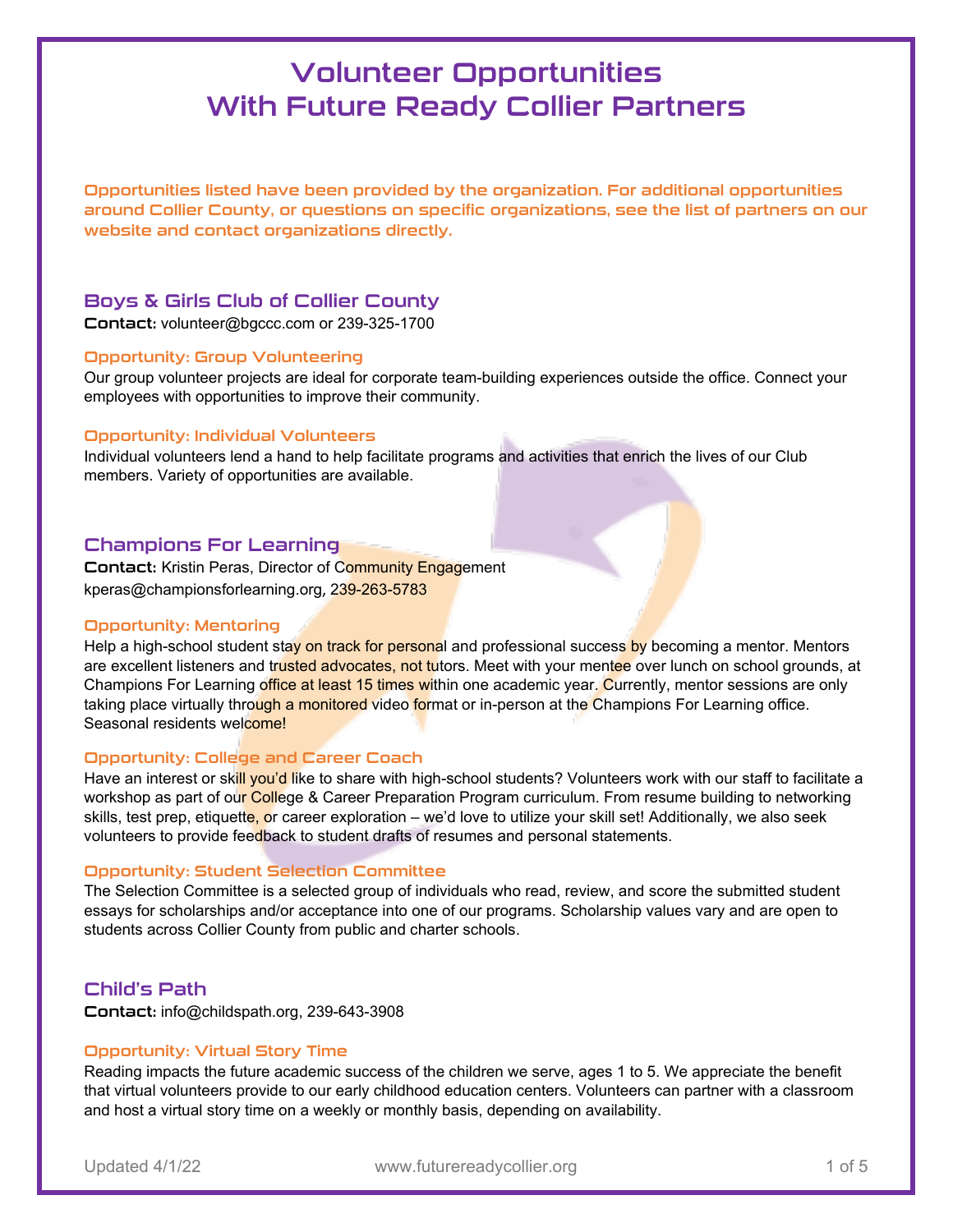## Collier Community Foundation

Contact: Laura Bidireanu, Director of Education/Scholarships LBidireanu@cfcollier.org, 239-307-4515.

## Opportunity: Scholarship Evaluator

CCF annually receives hundreds of applications from Collier County students for scholarships based on a wide range of criteria, including academic merit, community service, and resilience. We invite technologically-savvy individuals to make a tangible impact on Collier County's future leaders by reading and evaluating scholarship applications. Can be done in your own home at your own pace. Training included

## Collier County Public Schools

Contact: Kathy Macri, [MacriKa@collierschools.com](mailto:MacriKa@collierschools.com)  Danielle Reynolds. [reynod@collierschools.com](mailto:reynod@collierschools.com)

#### Opportunity: Classroom Volunteer

The classroom volunteer provides teacher reinforcement by assisting with tasks in many different categories, clerical work, arts and crafts, reading groups, room clean up and organization. As a classroom volunteer you allow the teacher more professional time to spend with their class and/or individual.

## Opportunity: Special Enrichment Resource Speaker

The special enrichment resource speaker is someone who speaks to classes or groups on topics related to occupations or community interest. Based on their background they can share their experiences and knowledge with students and staff. These visitors may be businessmen, medical professionals, lawyers and public safety workers (Resource Speaker acknowledgment letter required).

#### Opportunity: Entrepreneurship

Assist students as they go through the Entrepreneurship process in various ways. A Team or Student Mentor works regularly with students to design and implement business projects. A School Champion works regularly with classroom teacher to secure business mentors and speakers. A Coach works with the class to serve as an expert on a variety of topics, including business and marketing, based on the preferred area.

## Early Learning Coalition of SWFL

Contact: [LiteracyBuddies@elcofswfl.org,](mailto:LiteracyBuddies@elcofswfl.org) 239-935-6186

## Opportunity: Literacy Buddies

Become a Literacy Buddy with the Literacy Buddy Program to provide children with books to take home and share with their families. The program also encourages them to express themselves through correspondence with their adult buddy. Children come to school better prepared to learn when they interact with adults who regularly read, write and talk with them.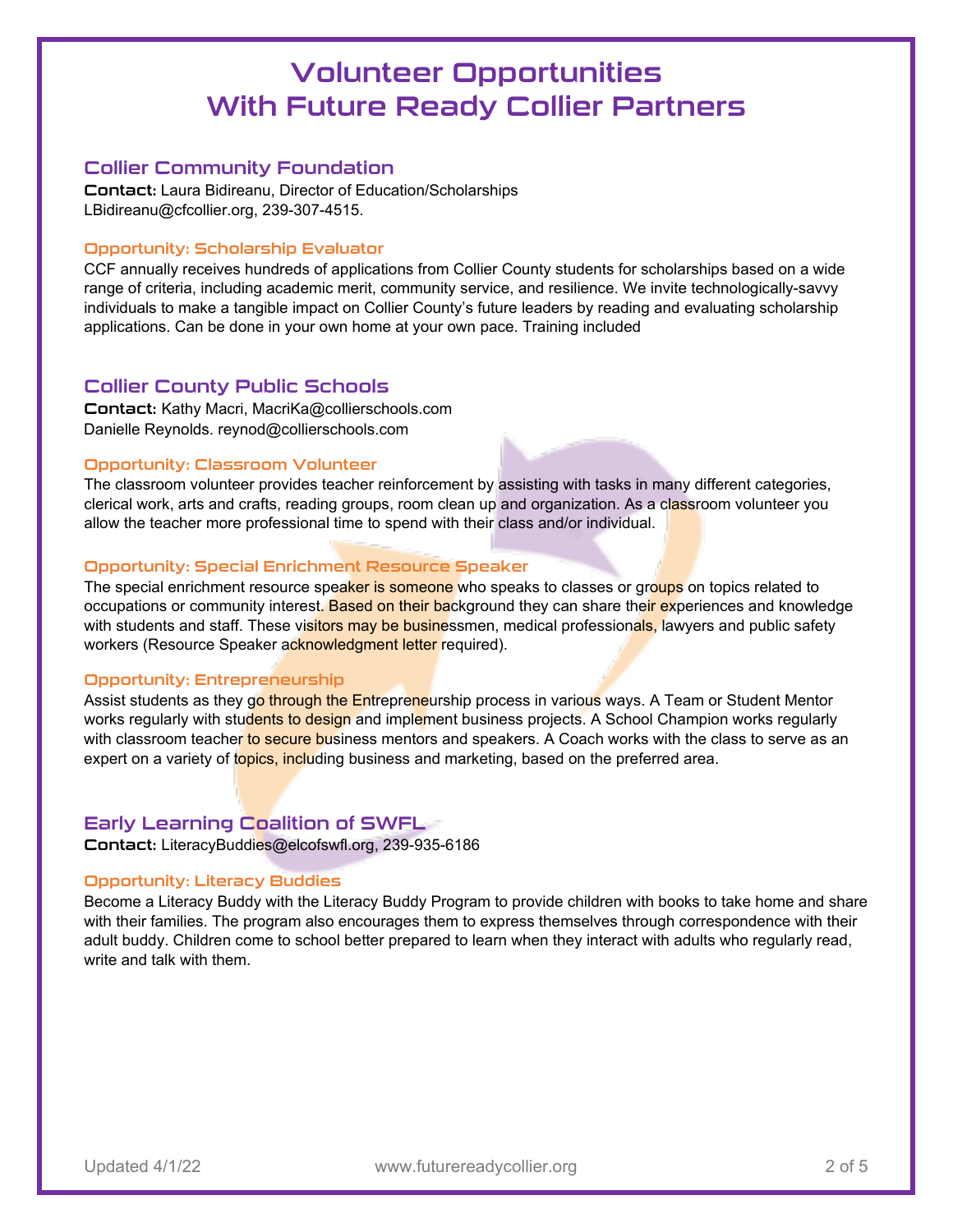## Girl Scouts of Gulf Coast Florida

Contact: Dawn Pike, Community Manager dawnp@gsgcf.org, 239-776-0508

## Opportunity: Troop Leader

Guide a group of girls in the Girl Scout Program. Work with other adults to ensure the safety of girls and business of the troop is supported while the girls develop confidence, character and work to make the world a better place.

## Opportunity: Troop Co-Leader

Mentor a group of girls. Work in partnership with troop leader to ensure the safety and business of the troop is supporting policy and that the girls develop confidence and character as they experience Girl Scout program.

## Grace Place For Children & Families

Contact: Chrissie Missal, Annual Giving Manager chrissie@graceplacenaples.org, 239-255-7238

## Opportunity: Food Pantry

Volunteers help with unpacking and sorting food, distribution and assisting our clients as needed. Come with a friend or a bring a group and volunteer together! Several shifts available to volunteer 9am – 12pm, 11:30am-2:30pm and 2:30pm – 5:30pm. Are you bilingual? Help us at the computer registering clients and checking clients in from 12:30-5pm. Opportunities to volunteer on Tuesdays and Wednesday mornings from 9am – 12pm are also available to help organize the food pantry.

## Opportunity: Bright Beginnings

Volunteer in our Bright Beginnings Early Childhood Education classrooms with our one-, two-, three-, and fouryear-olds. Assist in the classroom alongside a teacher. Contact us for details.

## Guadalupe Center

Contact: Anita Herrera, Community Outreach & Engagement Coordinator aherrera@guadalupecenter.org, 239-657-7711

## Opportunity: Tutor Corps Mentor

Mentor a college-bound **Immokalee High School student enrolled in Guadalupe Center's Tutor Corps Program.** Offer advice, support, and a listening ear; communication is mainly by text, phone and email; time commitment depends on the mentor's and the student's schedules. Mentor handbook provide upon request.

## Opportunity: Be a Big Buddy for a Day

Accompany 2nd graders from Guadalupe Center's After-school Program through a variety of outdoor activity stations at Hideaway Beach, Marco Island; 10am-3pm; Date TBD each year.

#### Opportunity: Guadalupe Center Resale Shop Volunteer

Duties include cashier, customer service, pricing of art, housewares, clothing and linens, sorting items, staging displays; strong volunteers are needed for moving items into the showrooms and accepting furniture donations. The Shop is located in North Naples, 12980 Tamiami Tr., south of Wiggins Pass Road. Hours: Mon.-Fri. 10am— 5pm and Sat. 10am—4pm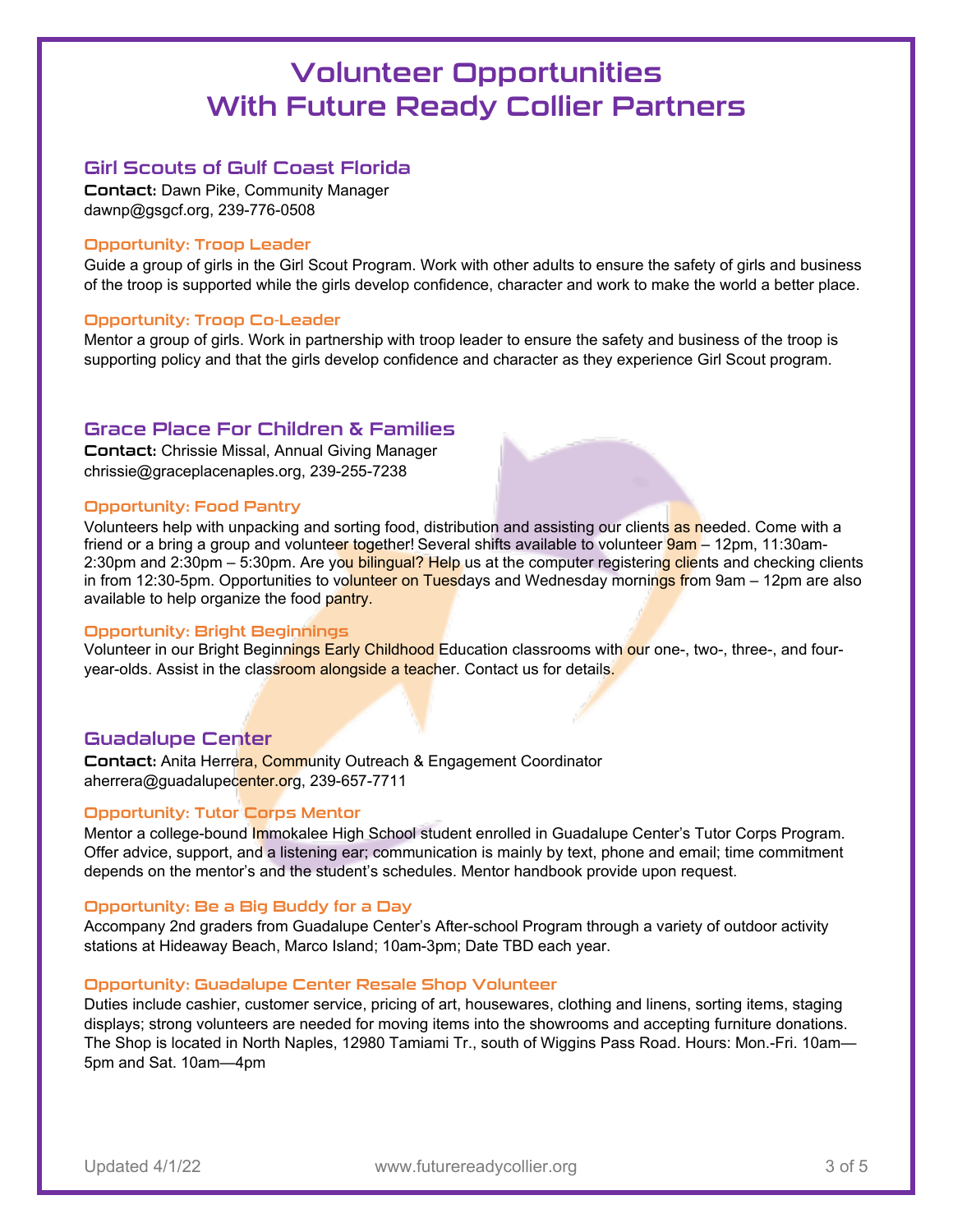## Literacy Volunteers of Collier County

Contact: Veronica Pavon-Baker, Director of Adult Programs vpavonbaker@collierliteracy.org, 239-262-4448

## Opportunity: Children & Parents Reading Together

Receive training to teach the parents preschool children how to read books to their children. The purposes of this program are to instill a love of reading when shared between parent and child; empower parents to be involved in their children's education; and to improve the English skills of the children and their parents.

## Opportunity: Families Learning English

Volunteer tutors teach the parents of elementary school children English while their children are in school, or sometimes with them in class, depending on their age. This program introduces parents and children to the educational environment, and strengthen their skills in English. Results are better employment opportunities for parents, more engagement in educational process with children, and increased civic engagement.

## Opportunity: Tutoring and Citizenship Preparation

Various opportunities and training available. This includes training to implement the Adult ESOL Curriculum Framework, administer the Citizenship Preparation Course (six-week program), and/or Math Tutoring. Also available are volunteer opportunities to support the Workplace Literacy Program working with local businesses to help their employees perform better in their jobs. Opportunities are various and flexible.

## New Horizons

Contact: Charlotte Nal, Director of Volunteerism charlotte@newhorizonsofswfl.org, 239-948-4146

## Opportunity: After-School Tutoring and Mentoring

New Horizons is a faith-based nonprofit supporting at-risk students in grades K-12. Become a blessing to students at one of New Horizons' 13 Super Kids Club and Super Teen locations. At these after-school tutoring and mentoring programs, you can change a life and help empower tomorrow's generation. You work with two students at a time, for two hours, as your schedule allows.

## The Immokalee Foundation

Contact: Amber Barr, Program Services Director amber.barr@immokaleefoundation.org, 239-657-2461

## Opportunity: Mentoring

Our middle school and high school students benefit from the guidance and support of caring, compassionate adults who meet with their mentee for one hour per week. Meetings are held at The Immokalee Foundation office, Immokalee Middle School, and Immokalee High School or through e-mentoring (virtual platform). A background check and fingerprints are required.

## Opportunity: Career Development

Guest speakers are needed for our career panels and professional development workshops. Volunteers can also host a career panel/job shadowing day at their place of employment.